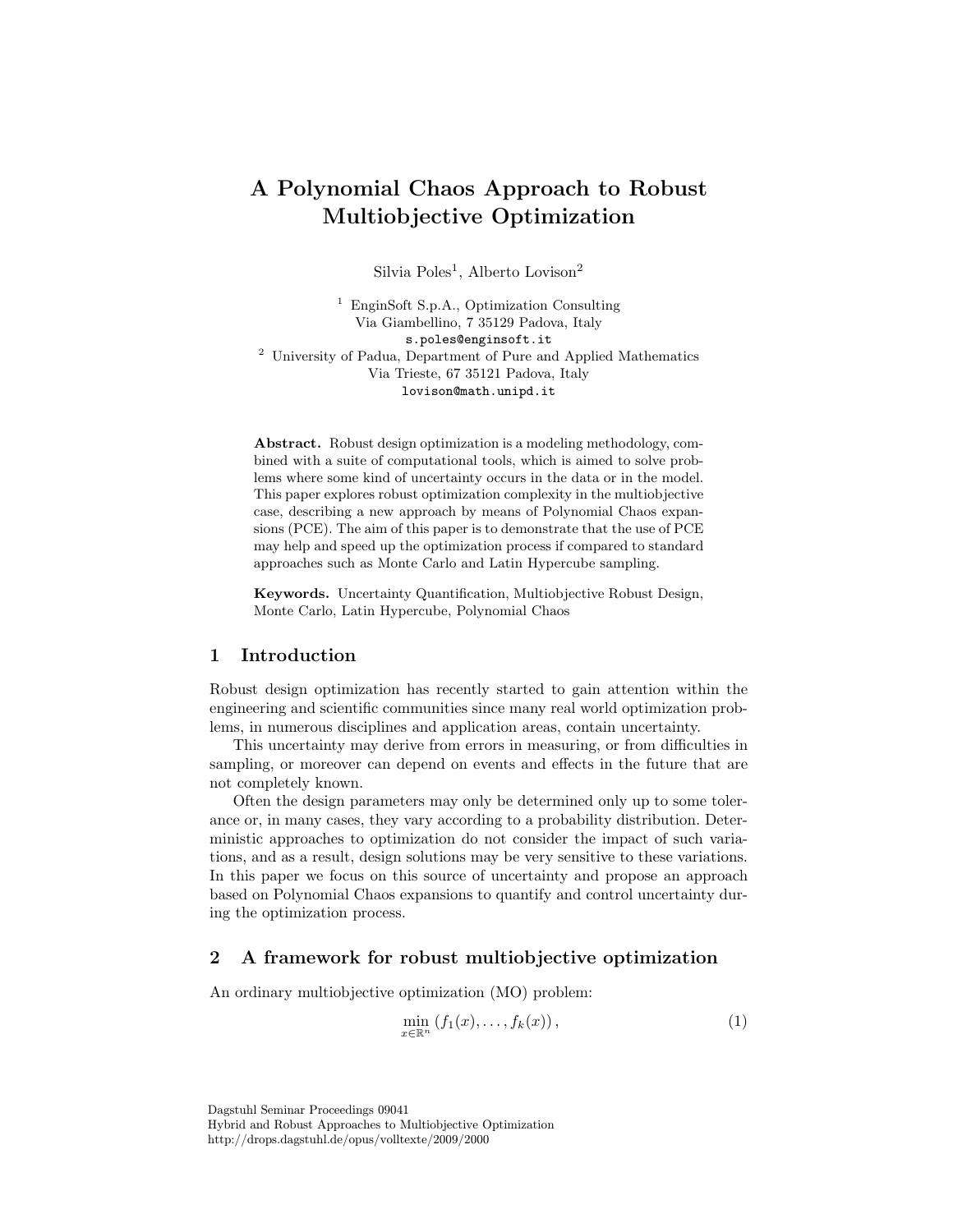assumes that all the design parameters  $x_1, \ldots, x_n$  are completely controllable, and that the functions  $f_1, \ldots, f_k$  are deterministic, as in the case of computer experiments.

In real problems,  $x_1, \ldots, x_n$  can be affected by uncertainty, this means that they vary over a certain range  $\Theta$  following some probability distribution  $\mathcal{D}_i$ . In such cases, the problem parameters  $x_i$  should be substituted by random variables. For example we may have,

$$
x_i \mapsto X_i(x_i) \sim \mathcal{D}_i,
$$

where  $\mathcal{D}_i$  could be a normal distribution  $\mathcal{N}(x_i, \sigma_i)$  centered at  $x_i$  and with a fixed standard deviation  $\sigma_i$ . As a consequence each  $f_j$  becomes itself a random variable, defined as:

$$
f_j(x_1,\ldots,x_n)\longrightarrow F_j(x_1,\ldots,x_n):=f_j(X_1(x_1),\ldots,X_n(x_n)),\qquad j=1,\ldots,k
$$

This process is illustrated in Figure  $1(a)$  $1(a)$ , where it is shown how the randomness in an input variable  $x$  propagates through a certain  $f$ . If the deterministic parameter x becomes the floating center of a probability distribution  $X(x)$  as above, the dependent variable  $y = f(x)$  becomes an indexed family of random variables  $F(x) := f(X(x))$ , as depicted in Figure [1\(](#page-2-0)b).

In this context, simply rewriting [\(1\)](#page-0-0) substituting variables with random variables,

$$
\min_{x \in \mathbb{R}^n} (F_1(x), \ldots, F_k(x))
$$

does not make sense. As reported in  $[4]$ , we should solve our multiobjective optimization problem redefining our task as minimizing the means of the stochastic objectives

$$
\min_{x \in \mathbb{R}^n} (\mu_{F_1(x)}, \ldots, \mu_{F_k(x)})
$$

or with more sophisticated approaches as minimizing means plus  $\kappa$  standard deviations:

$$
\min_{x \in \mathbb{R}^n} (\mu_{F_1(x)} + \kappa \sigma_{F_1(x)}, \ldots, \mu_{F_k(x)} + \kappa \sigma_{F_k(x)})
$$

This means that first of all we have to solve a problem of uncertainty quantification, estimating the statistical moments of all the responses  $F_1, \ldots, F_k$ .

## 3 Quantifying uncertainty

Quantifying uncertainty means to describe as precisely as possible the statistical features of the random variables  $F_j$ . It would be desirable to determine the full probability distribution function (PDF) of  $F_j$ , however, in most of the real world applications, it is sufficient to estimate mean and the standard deviation.

From now on, we will indicate simply F instead of  $F_j$  keeping in mind that the uncertainty quantification has to be performed for every objective function  $F_j$  in the problem at hand.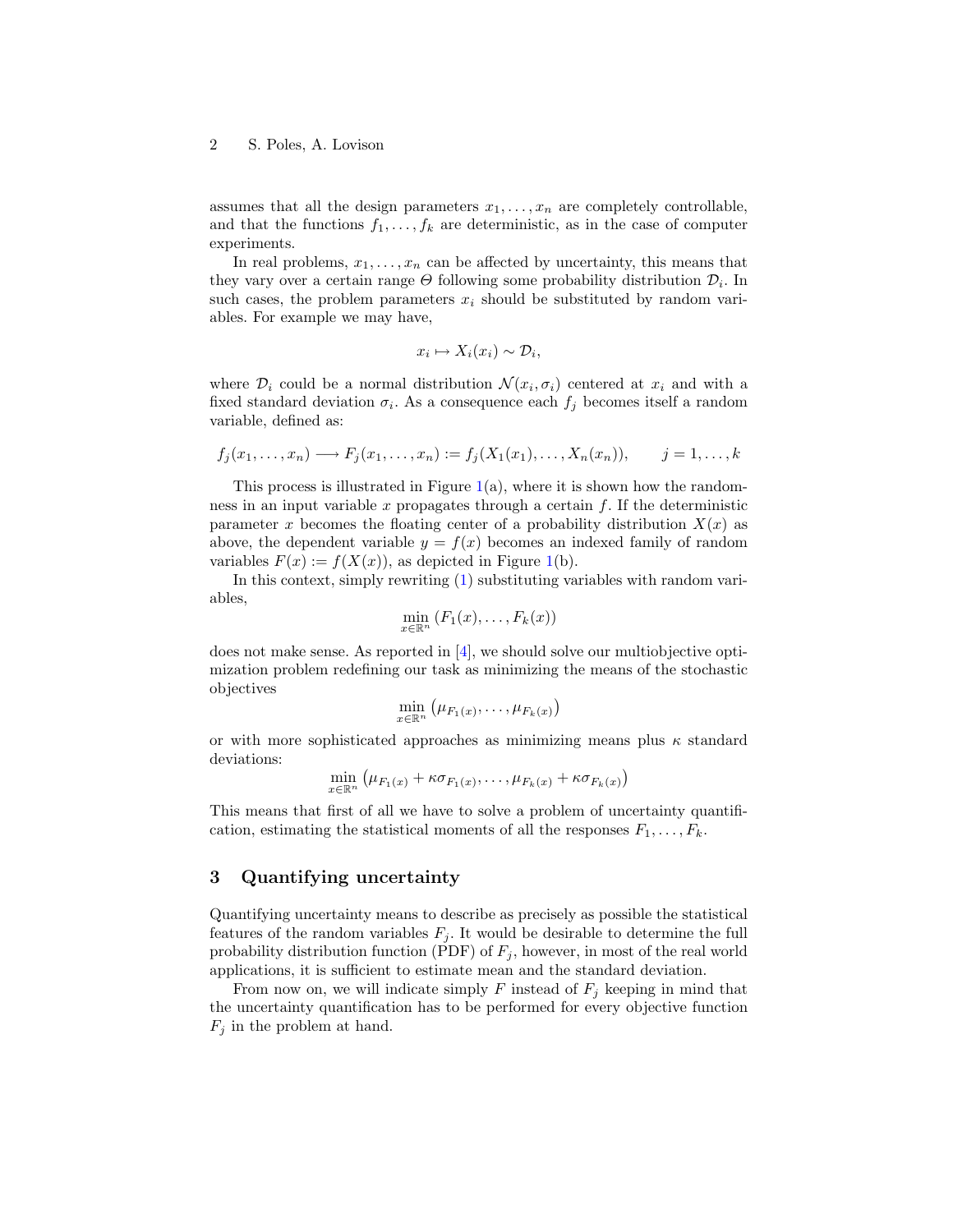

<span id="page-2-0"></span>**Fig. 1.** (a) Graph of the function  $f(x)$  in [\(4\)](#page-3-0). In abscissa a Monte Carlo sample from the distribution X, in ordinate the corresponding sample of  $f(X)$ . (b) The effect on the objective function when uncertainty is introduced in the input variable.

#### 3.1 Analytical approach

The objective  $f$  can be given by a mathematical expression, like a polynomial, or could be implicitly defined by an equation, or a partial differential equation.<sup>[1](#page-2-1)</sup>

When an analytical expression is given, the statistical moments can be determined exactly by means of symbolic integration:

$$
\mu_F = E[f(X)] = \int f(x)w(x)dx
$$

$$
\sigma_F = \sqrt{E[(f(x) - m_F)^2]} = \sqrt{\int f(x)^2 w(x)dx - \mu_F^2}.
$$

where  $w(x)$  is the probability law of the random variable X. Integration may be difficult (or even impossible) for complex functions, this means that solving uncertainty quantification analytically is unworkable. Moreover, in most of engineering design optimization problems the full analytical formulations are unavailable and other approaches are needed.

#### 3.2 Monte Carlo Sampling

The most classical methodology consists in drawing a random sample  $\{x^{(1)}, \ldots, x^{(N)}\}$ from the joint distribution  $\mathcal{D}_1 \otimes \cdots \otimes \mathcal{D}_n$ , i.e., drawing N random numbers

<span id="page-2-1"></span> $1$  A typical situation is when the uncertain variable  $y$  is defined as the solution of a stochastic partial differential equation,  $L(x)y = g(x)$ , where L is a partial differential operator and  $x$  is a (set of) stochastic variable(s).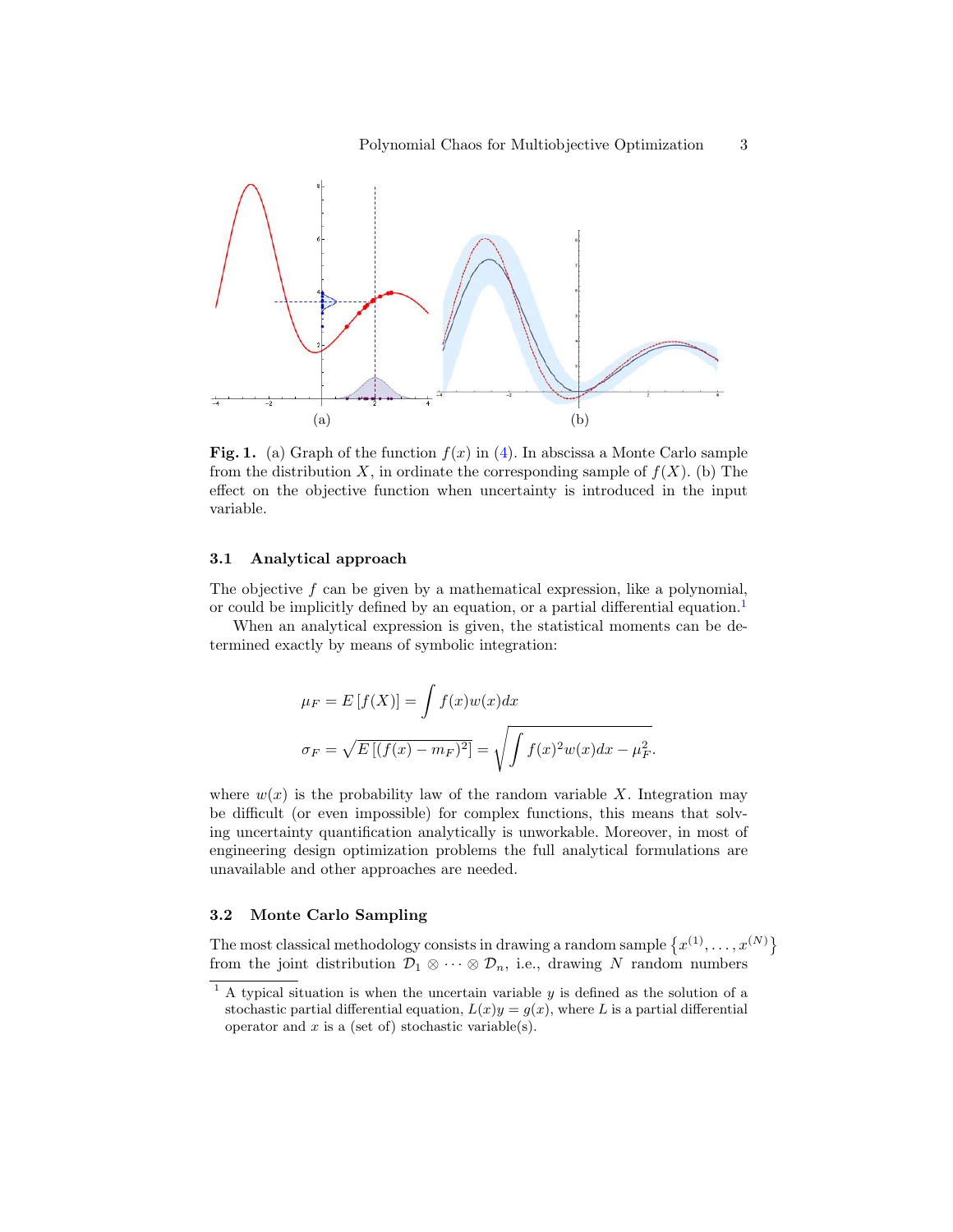$\left\{x_i^{(1)}, \ldots, x_i^{(N)}\right\}$  from every distribution  $\mathcal{D}_i$  and then collecting the vectors

$$
x^{(1)} := (x_1^{(1)}, \dots, x_n^{(1)})^T,
$$
  
\n
$$
x^{(2)} := (x_1^{(2)}, \dots, x_n^{(2)})^T,
$$
  
\n
$$
\vdots \qquad \vdots
$$
  
\n
$$
x^{(N)} := (x_1^{(N)}, \dots, x_n^{(N)})^T.
$$

A sample  $s_Y := \{y^{(1)}, \ldots, y^{(N)}\}$  of the uncertain dependent variable Y is computed through application of f to each one of the  $x^{(j)}$ :

$$
y^{(j)} := f\left(x_1^{(j)}, \dots, x_n^{(j)}\right), \qquad j = 1, \dots, N. \tag{2}
$$

Finally, the mean and standard deviation of Y are estimated by the mean and the corrected standard deviation of the sample  $s_Y$ :

$$
\mu_Y \simeq \bar{\mu}_Y := \langle s_Y \rangle = \frac{1}{N} \sum_{j=1}^N y^{(j)},
$$

$$
\sigma_Y \simeq \bar{\sigma}_Y := \sqrt{\frac{1}{N-1} \sum_{j=1}^N (y^{(j)} - \bar{\mu}_Y)^2}.
$$

It is well known that statistics obtained via Monte Carlo are reliable, but are very poor in accuracy. It is possible to prove that the statistical moments, and as a result the mean and the standard deviation, of a random sample converge to the exact moments of the full distribution of Y as  $\frac{1}{\sqrt{2}}$  $\frac{1}{N}$ , i.e.,

$$
|\bar{\mu}_Y(N) - \mu_Y| \leq C \frac{1}{\sqrt{N}}, \qquad N = \text{sample size.} \tag{3}
$$

This means that to halve the estimation error it is necessary a four times larger sample, and to reduce the error of an order of magnitude  $(1/10)$  it is necessary to take a sample 100 times larger.

*Example 1.* Let  $Y = f(X)$ , where

$$
f(x) := 20 \left( \frac{e^{-\frac{(x+2.7)^2}{2}}}{\sqrt{2\pi}} + \frac{e^{-\frac{(x-2.7)^2}{2(2^2)}}}{\sqrt{2\pi}2} \right),
$$
\n<sup>(4)</sup>

<span id="page-3-1"></span><span id="page-3-0"></span>
$$
X \sim \mathcal{N}(2, 0.8),
$$
 i.e.,  $p(x) = \frac{e^{-\frac{(x-2)^2}{2(0.8^2)}}}{\sqrt{2\pi}0.8}.$  (5)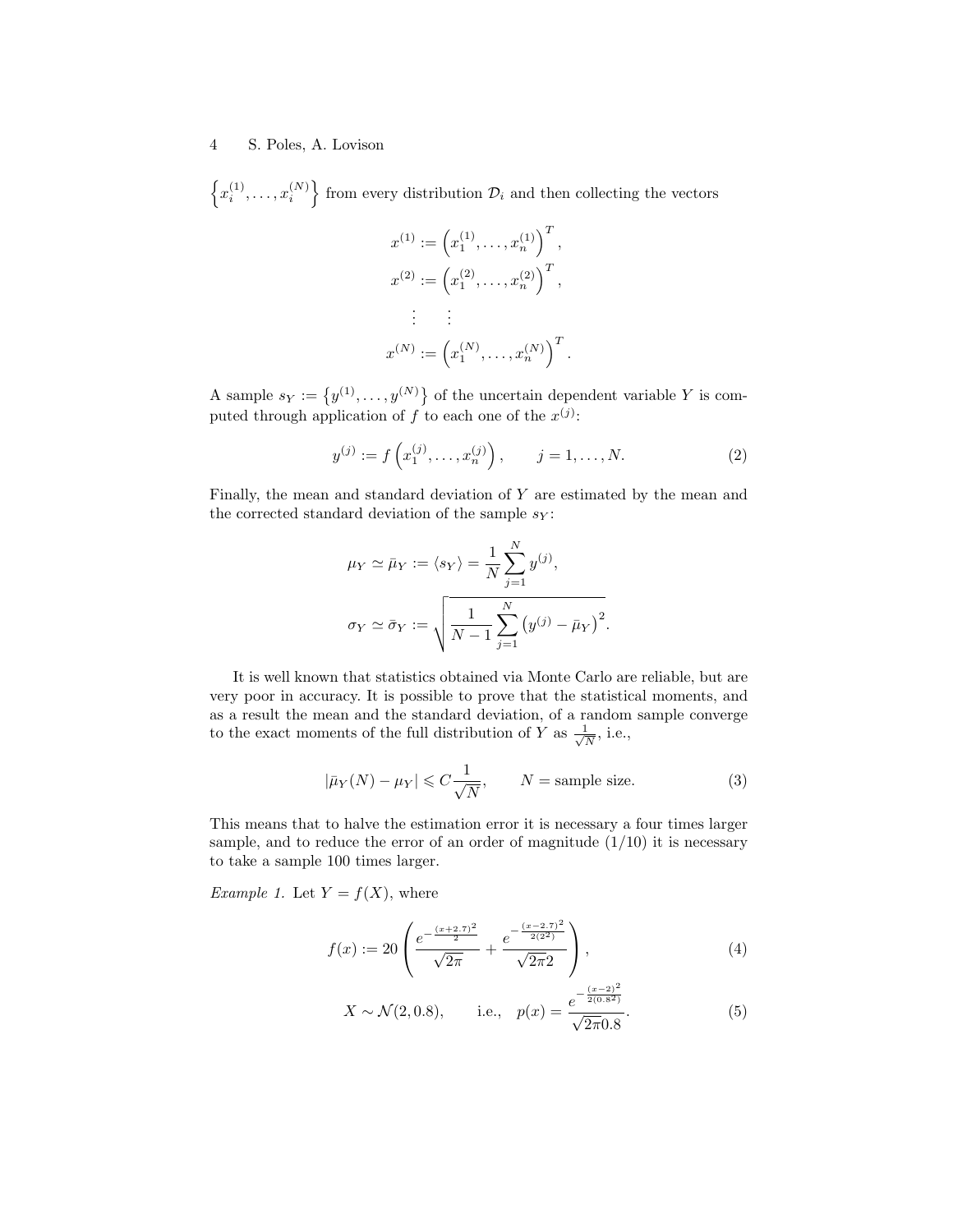Symbolic computation lead to exact mean and standard deviation for  $Y$ :

$$
\mu_Y = E[f(X)] = \int f(x)p(x)dx \approx 3.5209849377883446,
$$
  

$$
\sigma_Y = \sqrt{E[(f(x) - \mu_Y)^2]} = \sqrt{\int f(x)^2 p(x)dx - \mu_Y^2} \approx 0.5073131752261475.
$$

Performing 20 replications of Monte Carlo with increasing sample sizes  $N = 8$ ,  $16,\ldots, 8192, 16384$  brings the results reported in Table [1,](#page-3-1) reported also in log– log scales in Figure [3.](#page-13-0) Summarizing the simulation results, we can notice that in order to obtain an error of 1% we need a sample of approximately 256 points for the mean and 8192 points for the standard deviation, while to reach the 0.1% accuracy we need 16384 points for the mean. The 0.1% accuracy is not reached within our simulation. Approximately, we should need an 800000 large sample.

| nData | Average Error Mean    | Average Error StDev   |
|-------|-----------------------|-----------------------|
| 8     | 0.13523321821576068   | 0.1610272359435758    |
| 16    | 0.11711965574510605   | 0.0864659032341357    |
| 32    | 0.059222020366550845  | 0.04713102966918838   |
| 64    | 0.057784528160956625  | 0.05253445820159186   |
| 128   | 0.03838430554585017   | 0.034136016860713006  |
| 256   | 0.022344036432755     | 0.020111546424191107  |
| 512   | 0.02061047535304621   | 0.015098327730704386  |
| 1024  | 0.009641651869702561  | 0.010470922893152998  |
| 2048  | 0.010312701913743005  | 0.008504295088329538  |
| 4096  | 0.007855294629528543  | 0.006264945824679183  |
| 8192  | 0.003879754790574208  | 0.004073598991190089  |
| 16384 | 0.0029156602991482483 | 0.0034092125680575958 |

Table 1. Monte Carlo simulations replicated 20 times for the problem in [4](#page-3-0)

## 4 Latin Hypercube Sampling

If our purpose is to speed up the convergence of statistical moments of a random sample to the actual statistical moments of the probability distribution from which the sample is taken, there exists a smarter strategy: a Latin Hypercube Sampling (LHS) (see [\[5\]](#page-14-1)).

Latin Hypercubes is a sampling strategy which has the following good marginal property: projecting the sample along each single variable produced a stratified sampling. More precisely, if  $\{x^{(1)},...,x^{(N)}\}$  is a LHS, and every variable is divided in  $N$  strata with equal probability, every single stratum will be occupied by exactly one point. In figure [2\(](#page-5-0)a) it is shown how to divide  $(-\infty, +\infty)$  into equal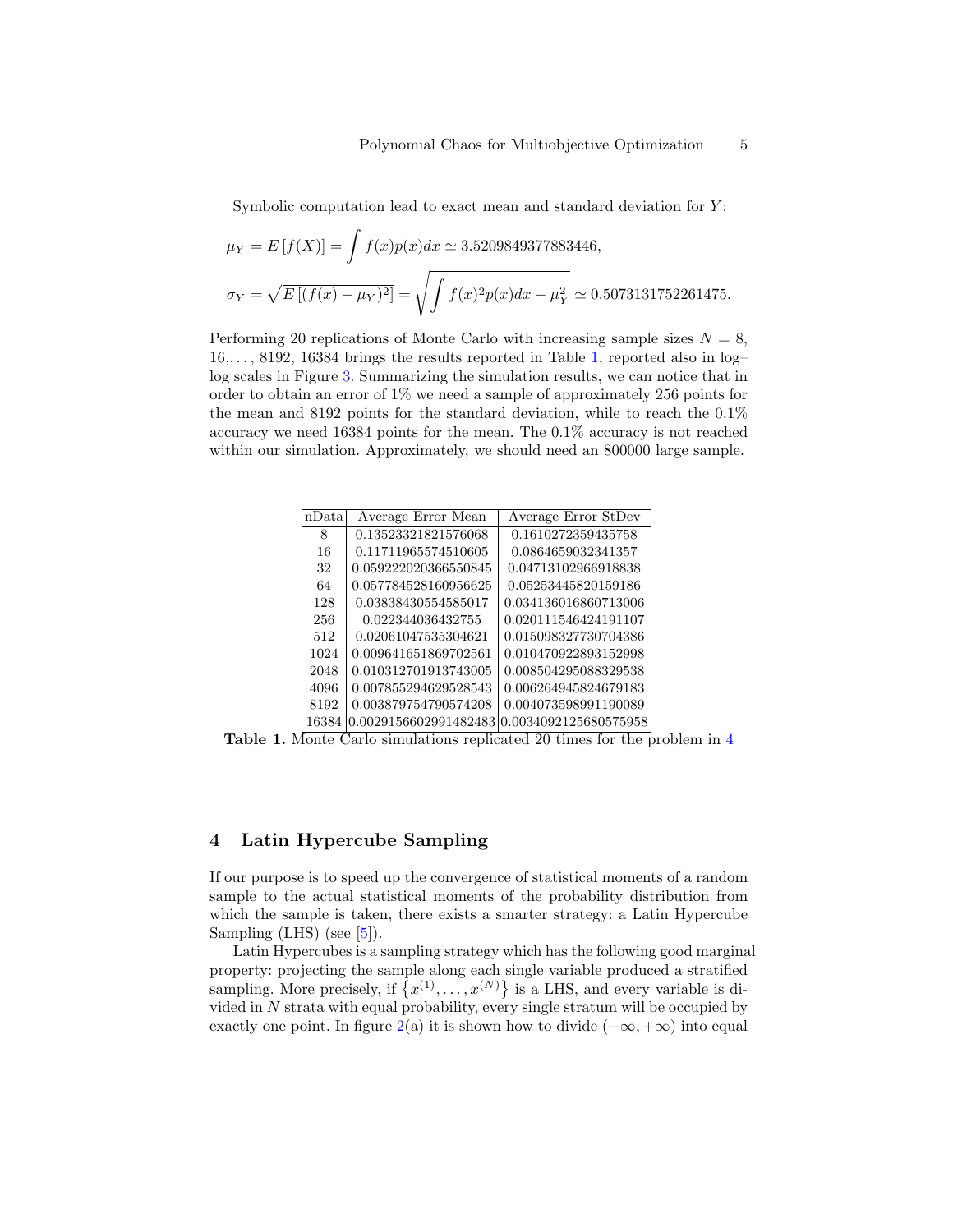strata according to a standard normal distribution. A stratified sampling of N points will put a point in each slice. An LHS in two dimension of N points can be obtained dividing every variable into  $N$  equal slices and putting the points in such a way that every column would contain only one point and the same for every row, as shown in Figure  $2(b-c)$  $2(b-c)$ . Doing so, the projections on each variable will result in a stratified sampling.



<span id="page-5-0"></span>**Fig. 2.** Latin Hypercube Samplings. In panel (a)  $\mathbb{R} = (-\infty, +\infty)$  is subdivided in slices with the same probability, according to a standard normal distribution. In panel (b) the two variables are uniformly distributed while in panel two (c) the two variables are normally distributed.

Latin hypercube sampling has been designed specifically to produce better accuracy than Monte Carlo in uncertainty quantification. In fact it could be proved that the error in estimating the statistical moments of the uncertain variable scales as  $\frac{1}{N}$ , where N is the sample size, i.e.,

<span id="page-5-1"></span>
$$
|\bar{\mu}_Y(N) - \mu_Y| \leq C\frac{1}{N}, \qquad N = \text{sample size.}
$$
 (6)

This means that to halve the estimation error it suffices to double the sample size, while, in order to reduce the error of an order of magnitude  $(1/10)$  it suffices to take a sample 10 times larger.

Example 2. Let  $Y = f(X)$ , as in the example above. Performing 20 replications of Latin hypercube sampling with increasing sizes  $N = 8, 16,..., 8192, 16384$ brings the results reported in Table [2,](#page-5-1) reported also in log–log scales in Figure [3.](#page-13-0) Summarizing, we can notice that in order to obtain an error of 1% we need a sample of approximately 16 points for the mean and 128 points for the standard deviation, while to reach the 0.1% accuracy we need 64 and 2048 points, respectively.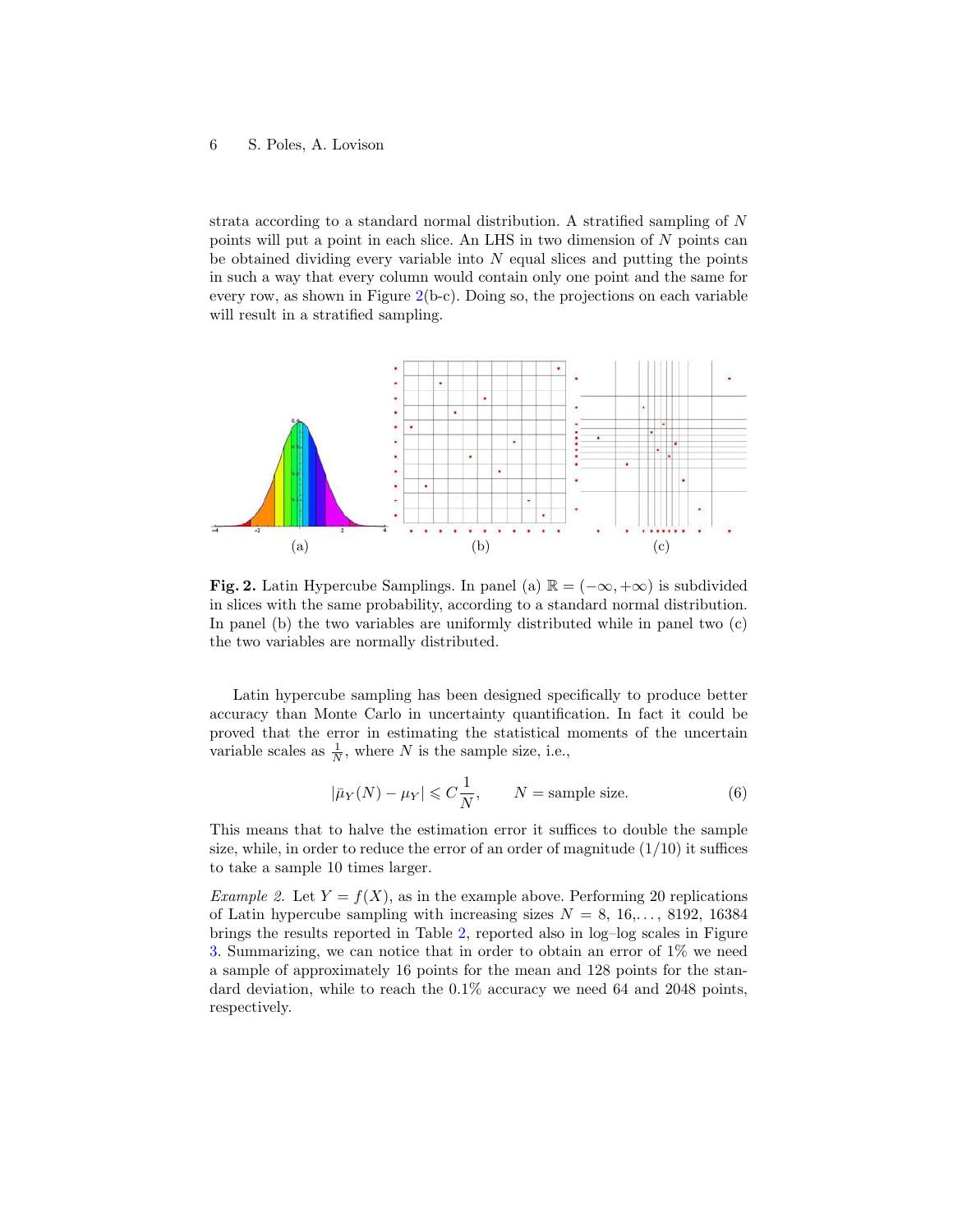|  |  |  | Polynomial Chaos for Multiobjective Optimization |  |  |
|--|--|--|--------------------------------------------------|--|--|
|--|--|--|--------------------------------------------------|--|--|

| nData | Average Error Mean    | Average Error StDev   |
|-------|-----------------------|-----------------------|
| 8     | 0.03838708340684853   | 0.0823640656227671    |
| 16    | 0.030567950211235484  | 0.040710534223220365  |
| 32    | 0.007571863928251643  | 0.01648128041162316   |
| 64    | 0.003418078142074843  | 0.006587126182655906  |
| 128   | 0.0024618618972161777 | 0.004848681021425105  |
| 256   | 0.0018873455437873998 | 0.003133046085056787  |
| 512   | 5.648087501843202E-4  | 0.0012508917015900789 |
| 1024  | 4.2176395159760905E-4 | 0.001042445154700511  |
| 2048  | 2.665184159121647E-4  | 4.888817764855613E-4  |
| 4096  | 1.1563639765082012E-4 | 2.1436136917031833E-4 |
| 8192  | 4.724986318238589E-5  | 7.123204436129126E-5  |
| 16384 | 3.0972434058185175E-5 | 4.675409217411719E-5  |

Table 2. Latin hypercube sampling replicated 20 times for the problem in [4](#page-3-0)

# 5 Polynomial Chaos

There exists also a methodology far more efficient than Monte Carlo and Latin hypercube samplings for estimating statistical moments of uncertain dependent variables. This methodology originates from the work of Norbert Wiener (see [\[7\]](#page-14-2)) and is called Polynomial Chaos Expansion. This methodology consists essentially in expanding the uncertain variable in a suitable series and then determine analytically (and thus exactly) the statistical moments of the truncated expansion. The expansion itself is referred to as the "chaos", while the maximum degree of the expansion is called the "chaos order". As a result, it can be proved that the estimate of the statistical moments converge to true values at exponential rate, i.e., the error in the estimates scales as  $\exp(-N)$ , where N is the sample size.

Consider for the moment a one dimensional problem. Assume that  $X$  is distributed according a probability density function  $w(x)$ . Let us fix a family of polynomials

$$
\mathcal{P} = \{p_0(x), p_1(x), \ldots, p_k(x), \ldots\}, \qquad \text{where } p_i(x) \text{ has degree } i,
$$

and assume that  $f(x)$  is a linear combination of a finite subset of this family,

<span id="page-6-0"></span>
$$
f(x) := \sum_{i=0}^{k} \alpha_i p_i(x).
$$

Formally, the  $m$ -th statistical moment of  $Y$  could be written as

$$
\langle y^m \rangle = \int (f(x))^m w(x) dx = \int \left( \sum_{i=0}^k \alpha_i p_i(x) \right)^m w(x) dx =
$$

$$
= \int \sum \alpha_{i_1} \dots \alpha_{i_m} p_{i_1}(x) \dots p_{i_m}(x) w(x) dx =
$$

$$
= \sum \alpha_{i_1} \dots \alpha_{i_m} \int p_{i_1}(x) \dots p_{i_m}(x) w(x) dx. \tag{7}
$$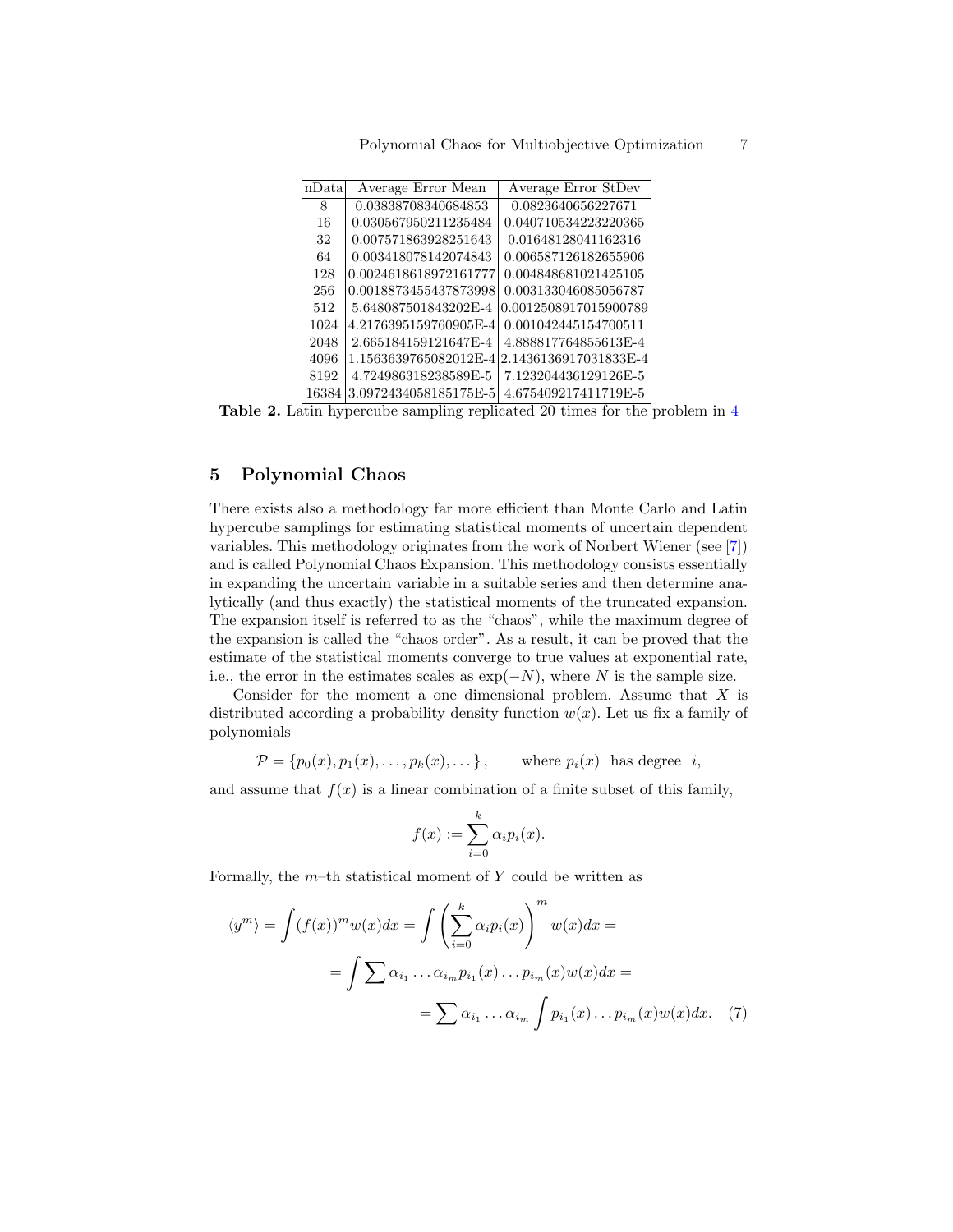Computing symbolically the integral of any product of the polynomials  $p_0(x), \ldots, p_k(x), \ldots$ it would be possible to compute any statistical moment of Y .

The key point to realize an effective procedure is to notice that for every probability density function  $w(x)$  there exists a special family of *orthogonal* polynomials for which the w–scalar product

$$
\langle p_i(x), p_j(x) \rangle_w := \int p_i(x) p_j(x) w(x) dx = 0,
$$
 whenever  $i \neq j.$ 

In particular, if  $w(x)$  is Gaussian,  $w(x) = \frac{e^{-\frac{x^2}{2}}}{\sqrt{2\pi}}$ , the family of orthogonal polynomials is formed by the Hermite polynomials:

$$
He_0(x) = 1,
$$
  
\n
$$
He_1(x) = x,
$$
  
\n
$$
He_2(x) = x^2 - 1,
$$
  
\n
$$
He_3(x) = x^3 - 3x,
$$
  
\n
$$
He_4(x) = x^4 - 6x^2 + 3,
$$
  
\n
$$
He_5(x) = x^5 - 10x^3 + 15x,
$$
  
\n
$$
He_6(x) = x^6 - 15x^4 + 45x^2 - 15,
$$
  
\n
$$
He_7(x) = x^7 - 21x^5 + 105x^3 - 105x,
$$
  
\n
$$
\vdots
$$

Their  $w(x)$ –norm is:

$$
||He_k||_w^2 = \langle He_k(x), He_k(x)\rangle_w := \int He_k(x)^2 w(x) dx = k!.
$$

Moreover, they satisfy the recursion formula, which helps in writing the infinite sequence,

$$
He_{n+1}(x) = xHe_n(x) - nHe_{n-1}(x).
$$
 (8)

The special family of polynomials orthogonal with respect to the probability distribution  $w(x)$  simplifies dramatically the formula for the statistical moments [\(7\)](#page-6-0). Indeed, consider the mean of  $f(X)$ , i.e., the first statistical moment

$$
\mu_Y = \langle y^1 \rangle = \int (f(x))w(x)dx = \int \left(\sum_{i=0}^k \alpha_i p_i(x)\right)w(x)dx =
$$

$$
= \sum_{i=0}^k \alpha_i \int p_i(x)w(x)dx. \quad (9)
$$

Being  $p_0(x) = 1$ ,  $\int p_i(x)w(x)dx \equiv 0$  for every  $i > 0$ , thus

$$
\mu_Y=\alpha_0.
$$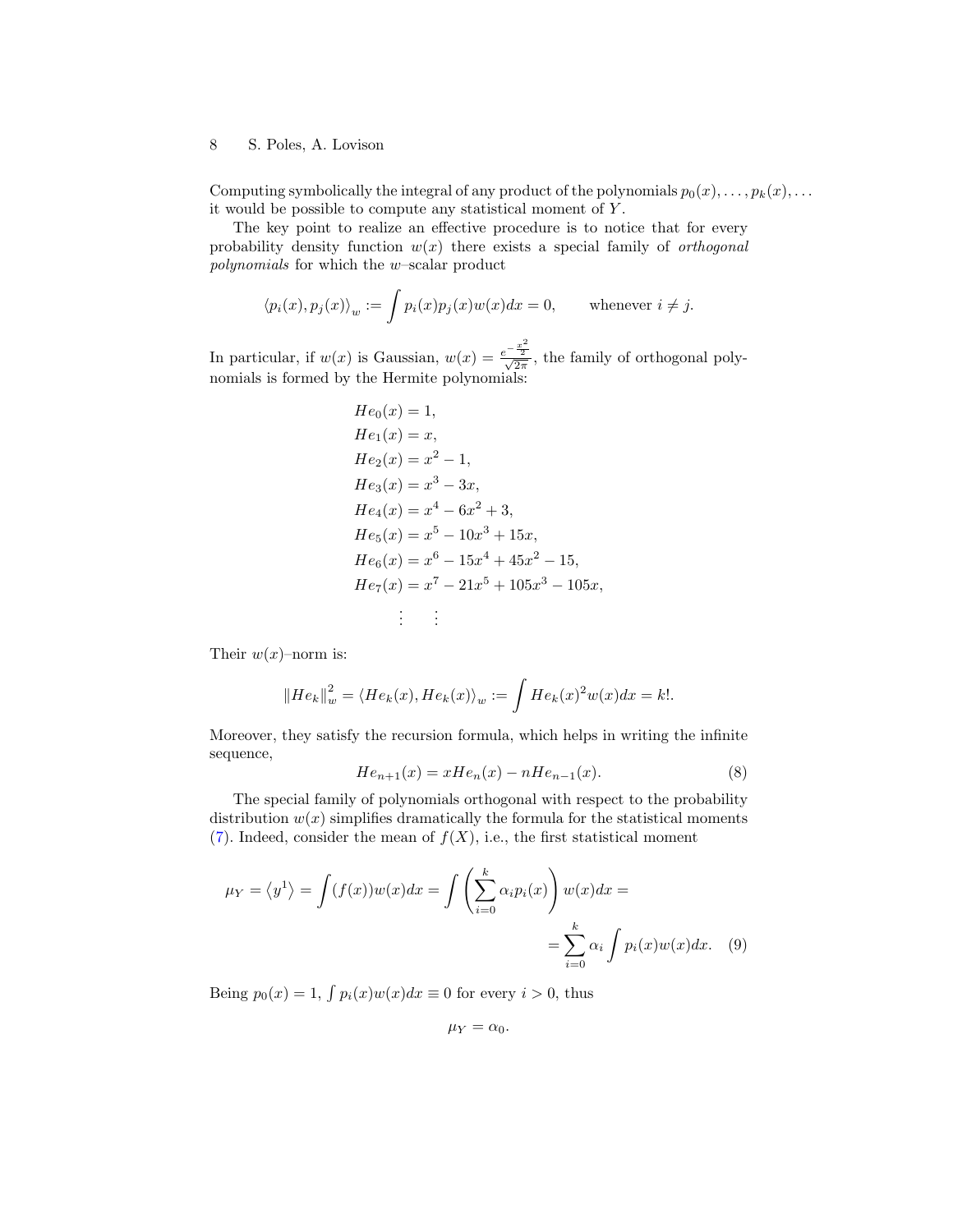Computing the second statistical moment, we get, by the orthogonality of the  $p_i(x)$ ,

$$
\langle y^2 \rangle = \int (f(x))^2 w(x) dx = \int \left( \sum_{i=0}^k \alpha_i p_i(x) \right)^2 w(x) dx =
$$
  
= 
$$
\sum_{\substack{i_1 = 0, ..., k \\ i_2 = 0, ..., k}} \alpha_{i_1} \alpha_{i_2} \int p_{i_1}(x) p_{i_2}(x) w(x) dx =
$$
  
= 
$$
\sum_{i=0, ..., k} \alpha_i^2 \int p_i(x)^2 w(x) dx = \sum_{i=0, ..., k} \alpha_i^2 ||p_i(x)||^2.
$$
 (10)

Therefore, the standard deviation is computed straightforwardly:

<span id="page-8-0"></span>
$$
\sigma_Y = \sqrt{\sigma_Y^2} = \sqrt{\langle Y^2 \rangle - \mu_Y^2}.
$$

Things can be even simpler taking normalized polynomials, i.e., multiplying by a suitable constant every polynomial such that

$$
||p_i(x)||^2 = \langle p_i(x), p_i(x) \rangle = 1.
$$

In the case of normal distributions, one can consider the normalized Hermite polynomials:

$$
\widetilde{He}_k(x) := \frac{He_k(x)}{\sqrt{k!}}, \qquad \Longrightarrow \left\| \widetilde{He}_k(x) \right\| = 1, \qquad \forall k = 1, 2, \dots.
$$

Doing so the variance of  $Y$  can be written as:

$$
\sigma_Y^2 = \sum_{i=1}^k \alpha_i^2.
$$

The formulas result very simple and effective.

Moreover, orthogonality guarantees that every polynomial expression of maximum degree  $k$  can be written uniquely as an expansion in the orthogonal family, i.e., the coefficients  $\alpha_i$  are well defined.

For uniform, beta exponential and gamma probability distributions there exist families of orthogonal polynomials, and corresponding chaoses. The correspondence is summarized in Table [5.](#page-8-0)

In the case of multiple variables, assuming they are independently distributed, it is possible to write multivariate chaoses considering the tensorial products of the univariate polynomials corresponding to the distributions of every single variable.

For instance, in the two dimensional case, for two identical normal distributions, the family of orthogonal polynomials orthogonal associated to the joint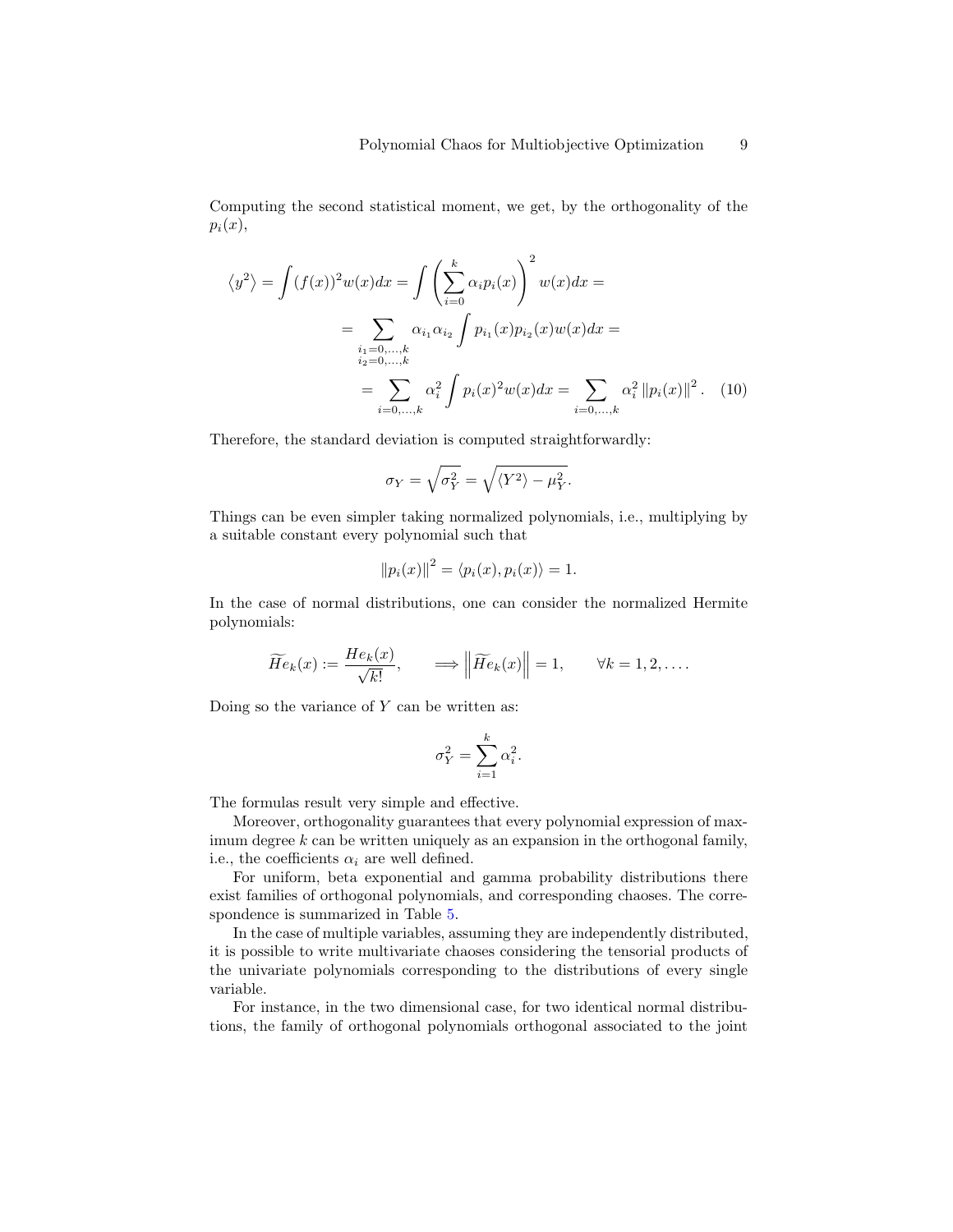|             | Distribution Probability Density                                                | Orthogonal Polynomials                   | Support Range        |
|-------------|---------------------------------------------------------------------------------|------------------------------------------|----------------------|
| Normal      | $\sqrt{2\pi}$                                                                   | Hermite $He_n(x)$                        | $(-\infty, +\infty)$ |
| Uniform     | 1 / 2                                                                           | Legendre $P_n(x)$                        | $(-1,+1)$            |
| Beta        | $(1-x)^{\alpha}(1-x)^{\beta}$<br>$\frac{1}{2\alpha+\beta+1}B(\alpha+1,\beta+1)$ | Jacobi $P_n^{(\alpha,\beta)}(x)$         | $(-1,+1)$            |
| Exponential |                                                                                 | Laguerre $L_n(x)$                        | $(0, +\infty)$       |
| Gamma       | $x^{\alpha}e^{-x}$<br>$\Gamma(\alpha+1)$                                        | Generalized Laguerre $L_n^{(\alpha)}(x)$ | $(0, +\infty)$       |

<span id="page-9-0"></span>Table 3. Wiener–Askey scheme on relations between probability distributions and orthogonal polynomials.

probability distribution  $w_1(x_1) \otimes w_2(x_2)$  starts with:

$$
p_0(x_1, x_2) = 1,
$$
  
\n
$$
p_1(x_1, x_2) = He_1(x_1),
$$
  
\n
$$
p_2(x_1, x_2) = He_1(x_2),
$$
  
\n
$$
p_3(x_1, x_2) = He_2(x_1),
$$
  
\n
$$
p_4(x_1, x_2) = He_1(x_1)He_1(x_2),
$$
  
\n
$$
p_5(x_1, x_2) = He_2(x_2),
$$
  
\n
$$
\vdots
$$

thus, for writing a polynomial chaos in two variables of order 2, we have 6 parameters  $\alpha_i$ ,  $i = 1, \ldots, 5$ :

$$
f(x_1, x_2) = \sum_{i=1}^{5} \alpha_i p_i(x_1, x_2).
$$

More generally, to write a polynomial chaos in  $d$  variables of order  $k$ , the number of free parameters is

$$
\#\left\{\alpha_i\Big|\ \deg(f)=k, x=(x_1,\ldots,x_d)\right\}=\binom{k+d}{d}=\frac{(k+d)!}{k!d!}.
$$

To have an idea on how the minimum sample size scales with dimensionality and chaos order, see Table [5.](#page-9-0)

## 5.1 Polynomial Chaos applied to a general function: Chaos Collocation

It is clear that if the function  $f$  to be studied is a polynomial the problem is finished, because the previous paragraph offers a methodology which will produce analytically exact values for mean and standard deviation.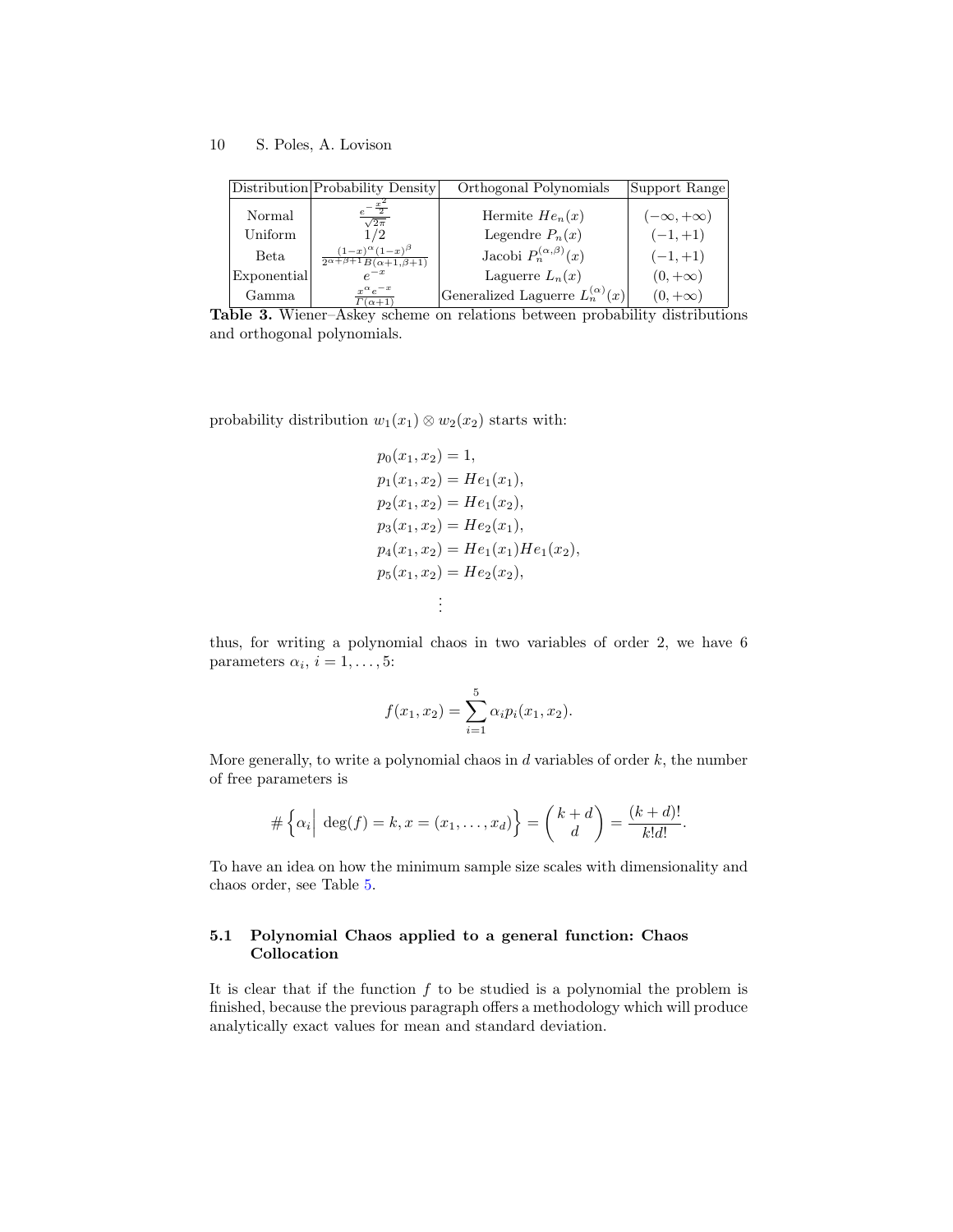| $N \geqslant \frac{(k+d)!}{k!d!}$ $\bigg  k = 1 \bigg  k = 2 \bigg  k = 3 \bigg  k = 4 \bigg  k = 5 \bigg  k = 6 \bigg  k = 7 \bigg  k = 8$ |                |    |     |      |      |      |             |                    |
|---------------------------------------------------------------------------------------------------------------------------------------------|----------------|----|-----|------|------|------|-------------|--------------------|
| $d=1$                                                                                                                                       | $\overline{2}$ | 3  | 4   | 5    | 6    | 7    | 8           | 9                  |
| $d=2$                                                                                                                                       | 3              | 6  | 10  | 15   | 21   | 28   | 36          | 45                 |
| $d=3$                                                                                                                                       | 4              | 10 | 20  | 35   | 56   | 84   | 120         | 165                |
| $d=4$                                                                                                                                       | 5              | 15 | 35  | 70   | 126  | 210  | 330         | 495                |
| $d=5$                                                                                                                                       | 6              | 21 | 56  | 126  | 252  | 462  | 792         | 1287               |
| $d=6$                                                                                                                                       | 7              | 28 | 84  | 210  | 462  | 924  | 1716        | 3003               |
| $d=7$                                                                                                                                       | 8              | 36 | 120 | 330  | 792  | 1716 | 3432        | 6435               |
| $d=8$                                                                                                                                       | 9              | 45 | 165 | 495  | 1287 | 3003 | 6435        | 12870              |
| $d=9$                                                                                                                                       | 10             | 55 | 220 | 715  | 2002 | 5005 | 114401      | 24310              |
| $d=10$                                                                                                                                      | 11             | 66 | 286 | 1001 | 3003 | 8008 | 19448       | 43758              |
| $d=11$                                                                                                                                      | 12             | 78 | 364 | 1365 | 4368 |      | 12376 31824 | 75582              |
| $d = 12$                                                                                                                                    | 13             | 91 | 455 | 1820 | 6188 |      |             | 18564 50388 125970 |
|                                                                                                                                             |                |    |     |      |      |      |             |                    |

**Table 4.** Number of parameters in a chaos of order  $k$  in  $d$  variables, i.e., minimum size of a sample to be employed for chaos collocation.

In a more general case, assuming that the function  $f$  can be expanded in series with respect to the sequence of orthogonal polynomials, i.e., when  $f$  is analytical, the polynomial chaos method will produce an infinite series:

$$
f(x) = \sum_{i=0}^{\infty} \alpha_i p_i(x),
$$
  
\n
$$
\mu_Y = \alpha_0,
$$
  
\n
$$
\sigma_Y^2 = \sum_{i=1}^{\infty} \alpha_i^2 \|p_i(x)\|_w^2.
$$
\n(11)

In numerical terms, it is necessary to arrest the expansion at a certain order, and the values for mean and standard deviation, exact for the truncated chaos, will be only an approximation of the true mean and standard deviation:

$$
f(x) \approx \sum_{i=0}^{k} \alpha_i p_i(x),
$$
  
\n
$$
\mu_Y \approx \alpha_0,
$$
  
\n
$$
\sigma_Y^2 \approx \sum_{i=1}^{k} \alpha_i^2 \|p_i(x)\|_w^2.
$$
\n(12)

Another problem consists in determining the coefficients, problem that can be faced in two ways. Exploiting the orthogonality of the polynomials, coefficients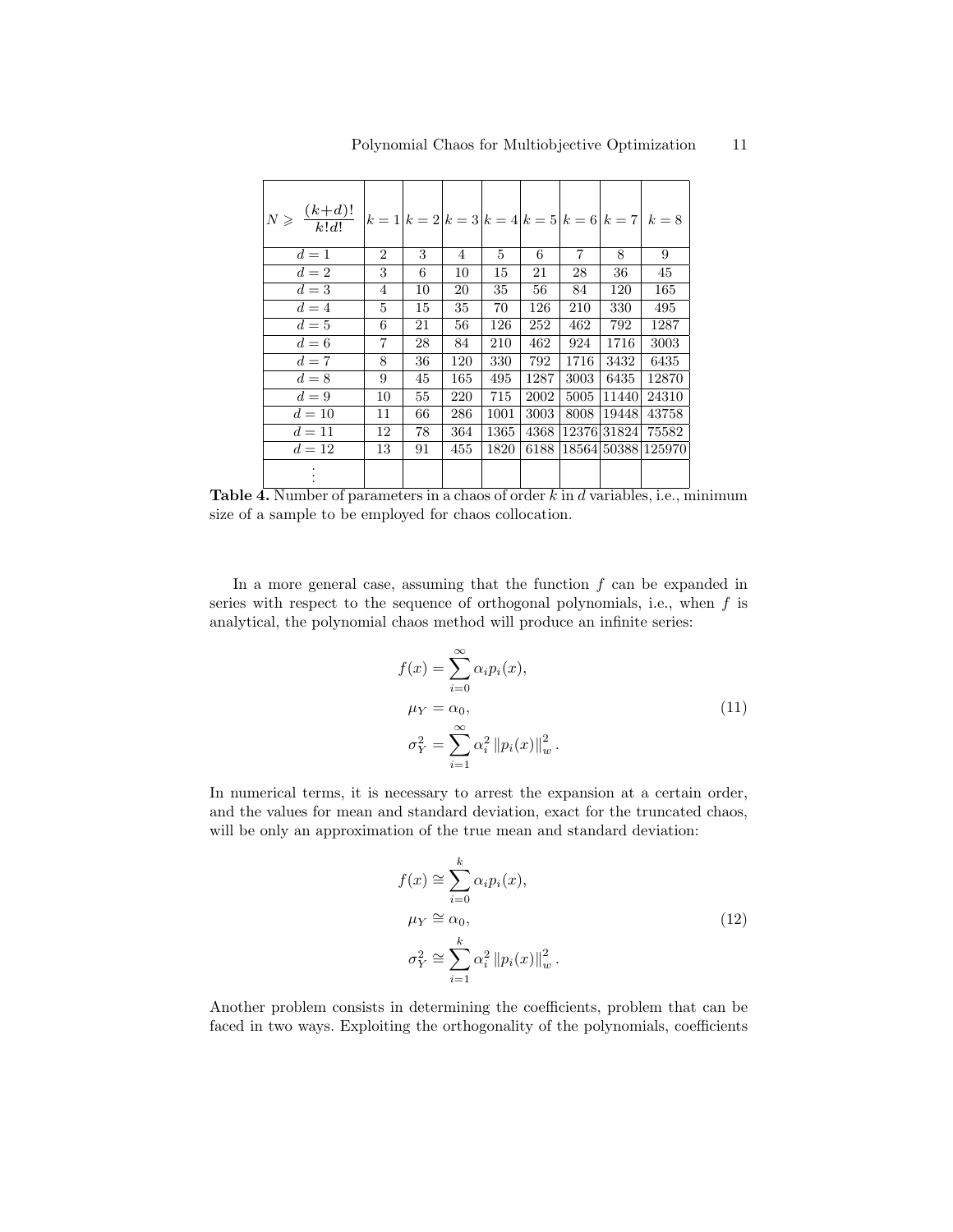can be determined by Galerkin projections:

$$
\langle f(x), p_i(x) \rangle = \left\langle \sum_j \alpha_j p_j(x), p_i(x) \right\rangle = \alpha_i \|p_i(x)\|^2,
$$
  

$$
\alpha_i = \frac{\langle f(x), p_i(x) \rangle}{\|p_i(x)\|^2}.
$$
 (13)

The problem is shifted to which of computing effectively the integral  $\langle f(x), p_i(x)\rangle =$  $\int f(x)p_i(x)w(x)dx$ . The best way to tackle it is via Gaussian integration formulas. In one dimension, a sample of  $k + 1$  points is needed to apply the formula. The points will be the Gaussian nodes associated to the weighting function  $w(x)$ , i.e., they will be the zeros of the orthogonal polynomial of degree  $k+1$ . Higher dimension requires even smarter strategy. The best solution is to employ Smolyak sparse grids, in order to keep reasonable the size of the sample employed for integration.

A simpler strategy for determining the  $\alpha$ s consists in a nonlinear regression, a procedure called chaos collocation. αs are chosen in order to minimize the sum of the squares of the differences between  $f(x)$  and a chaos of order k, over an assigned set of points  $\{\bar{x}_1, \ldots, \bar{x}_N\}$ :

$$
\alpha_i: \min_{\alpha_i} \sum_{j=1}^N \left| f(\bar{x}_j) - \sum_{i=1}^k \alpha_i p_i(\bar{x}_j) \right|^2,
$$
\n
$$
\{\bar{x}_1, \dots, \bar{x}_N\}, \text{arbitrary sample}
$$
\n(14)

The size  $N$  of the sample has to be at least equal or larger than the number of parameters  $\alpha$ , i.e.,  $N \geqslant \frac{(k+d)!}{k!d!}$  $\frac{(k+d)!}{k!d!}$ , as noticed above.

Even if the points can be chosen arbitrarily, it seems an attractive idea to employ Latin hypercube samplings, because they can be of arbitrary size  $N$ , independently on d, and they are such that along every variable  $x_i$  there will be a point for each one of the strata with equal probability.

#### 5.2 Polynomial Chaos Accuracy

In fact, it can be proved that the approximation is very good, i.e., as already mentioned above, the error scales as  $\exp(-N)$ . This means that in order to halve the error, it suffices to take a sample only log(2) times larger, and to reduce the error of an order of magnitude, it suffices to consider a sample  $log(10) \approx 3$  times larger.

<span id="page-11-0"></span>Example 3. Let  $Y = f(X)$ , as in [\(4\)](#page-3-0) above. Uncertainty quantification via polynomial chaos has been performed as follows. Let the order of the chaos expansion be  $k = 1, 2, 3, \ldots, 14$ . For every value k it has been extracted a sample of size twice as large as the number of free parameters to be determined, i.e.,

$$
N_k = 2 \times \frac{(d+k)!}{d!k!} = 2(k+1).
$$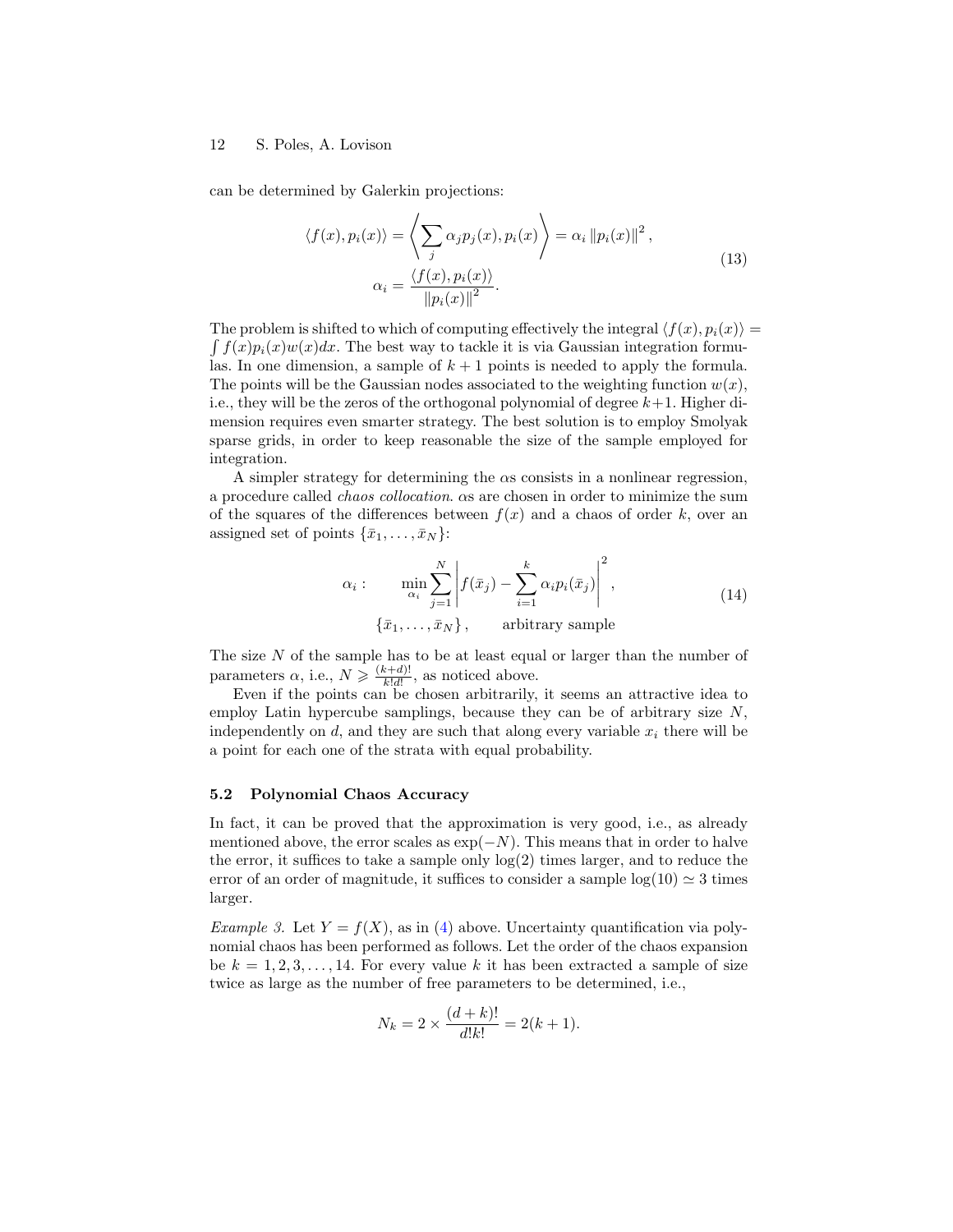Next chaos collocation has been performed by least squares. The procedure has been replicated 40 times. The results are reported in Table [3](#page-11-0) and in Figure [3,](#page-13-0) compared with the results of Monte Carlo and Latin hypercube.

| Chaos Order Sample Size |    | Average Error Mean    | Average Error StDev                         |
|-------------------------|----|-----------------------|---------------------------------------------|
|                         | 4  | 0.09344069282015036   | 0.10429522822805484                         |
| 2                       | 6  | 0.019326055906163132  | 0.0697189377206368                          |
| 3                       | 8  | 0.011271788209210331  | 0.02654736033749695                         |
| 4                       | 10 | 8.03467578078676E-4   | 0.001684371972847451                        |
| 5                       | 12 | 7.877378937433344E-4  | 0.0028642320499342065                       |
| 6                       | 14 | 6.138461875910162E-4  | 0.0018260971296785306                       |
|                         | 16 | 2.663000586760944E-4  | 8.607678781524158E-4                        |
| 8                       | 18 | 3.311333063379607E-4  | 2.9924223556135885E-4                       |
| 9                       | 20 | 3.4444147888486044E-4 | 3.7666167066683075E-4                       |
| 10                      | 22 | 6.672160731088228E-5  | 1.358801147891109E-4                        |
| 11                      | 24 | 4.41927163589595E-5   | 1.2805374914218737E-4                       |
| 12                      | 26 | 8.515981157662944E-5  | 2.491946753026775E-4                        |
| 13                      | 28 | 8.775184447483708E-5  | 2.5355458755216276E-4                       |
| 14                      | 30 |                       | 1.2559038776682741E-5 1.1160349235239675E-5 |
|                         |    |                       |                                             |

Table 5. Polynomial Chaos replicated 40 times for the problem in [\(4\)](#page-3-0)

We notice that an error of  $1\%$  is obtained with a sample of 8 points for the mean and with 12 points for the standard deviation, while a 0.1% is reached with 12 and 20 points, respectively.

The comparison of the performances of the three methodologies is summarized in Table [3.](#page-13-0)

|                  |                     | Sample size needed   Sample size needed           |
|------------------|---------------------|---------------------------------------------------|
|                  |                     | to reach $1\%$ accuracy to reach $0.1\%$ accuracy |
|                  | for Mean $/$ St Dev | for Mean / St Dev                                 |
| Monte Carlo      | 256 / 8192          | $16384 / - (\simeq 800000?)$                      |
| Latin hypercube  | 16/128              | 64 / 2048                                         |
| Polynomial Chaos | 8 / 12              | -20<br>12/                                        |

Table 6. Summary of the performances of Monte Carlo, Latin hypercube and polynomial chaos for the problem [\(4\)](#page-3-0).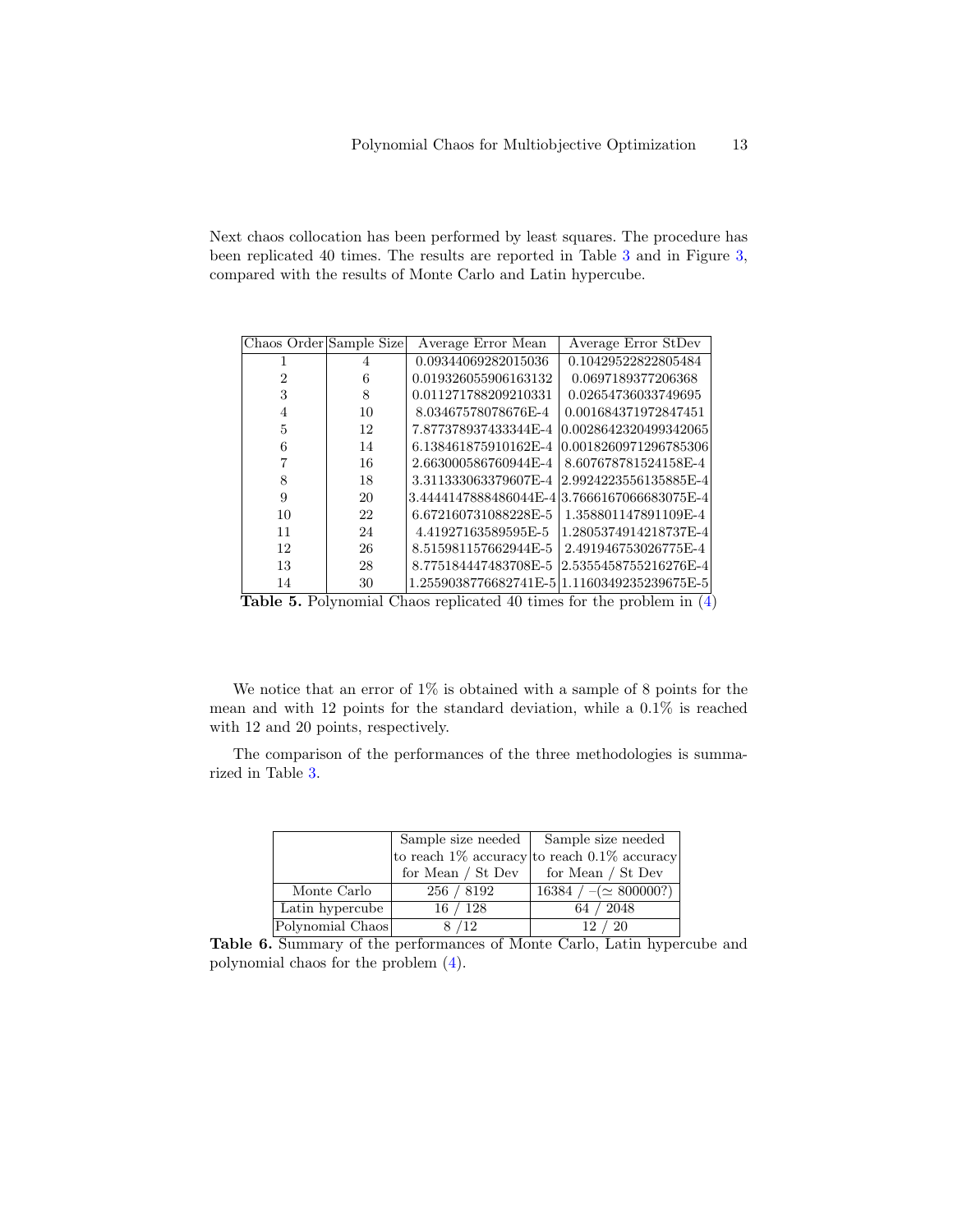

<span id="page-13-0"></span>Fig. 3. Polynomial Chaos replicated 40 times compared with results from Latin hypercube and Monte Carlo for the problem in [4.](#page-3-0) The plot is represented in Log–Log scales. The convergence to zero is exponential, i.e., the slope in log–log scale tends to  $-\infty$ .

# 6 Conclusions and future works

In this paper we present some preliminary studies on the use of PCE for uncertainty quantification for solving multiobjective optimization problems when objective functions are not known analytically. This study shows that we can have a considerable reduction in terms of number of required evaluations when applying PCE instead of other classical approaches such as Monte Carlo or Latin hypercube samplings. This is an important result especially when the multiobjective optimization problem requires the evaluation of time consuming functions. A line of future work is to deepen into the study and application of the PCE in order to understand how constraints and boundaries can be included in the problem and how to deal practically with functions that, formally, cannot be expanded in series.

# References

- 1. R Askey and J Wilson 1985 Some basic hypergeometric polynomials that generalize Jacobi polynomials Memoirs Amer. Math. Soc. AMS Providence RI 319
- 2. R Ghanem and J Red–Horse 1999 Propagation of probabilistic uncertainty in complex physical systems using a stochastic finite element approach Phisica D 133 137–144
- 3. R Ghanem and P Spanos 1991 The stochastic finite element method: a spectral approach Springer